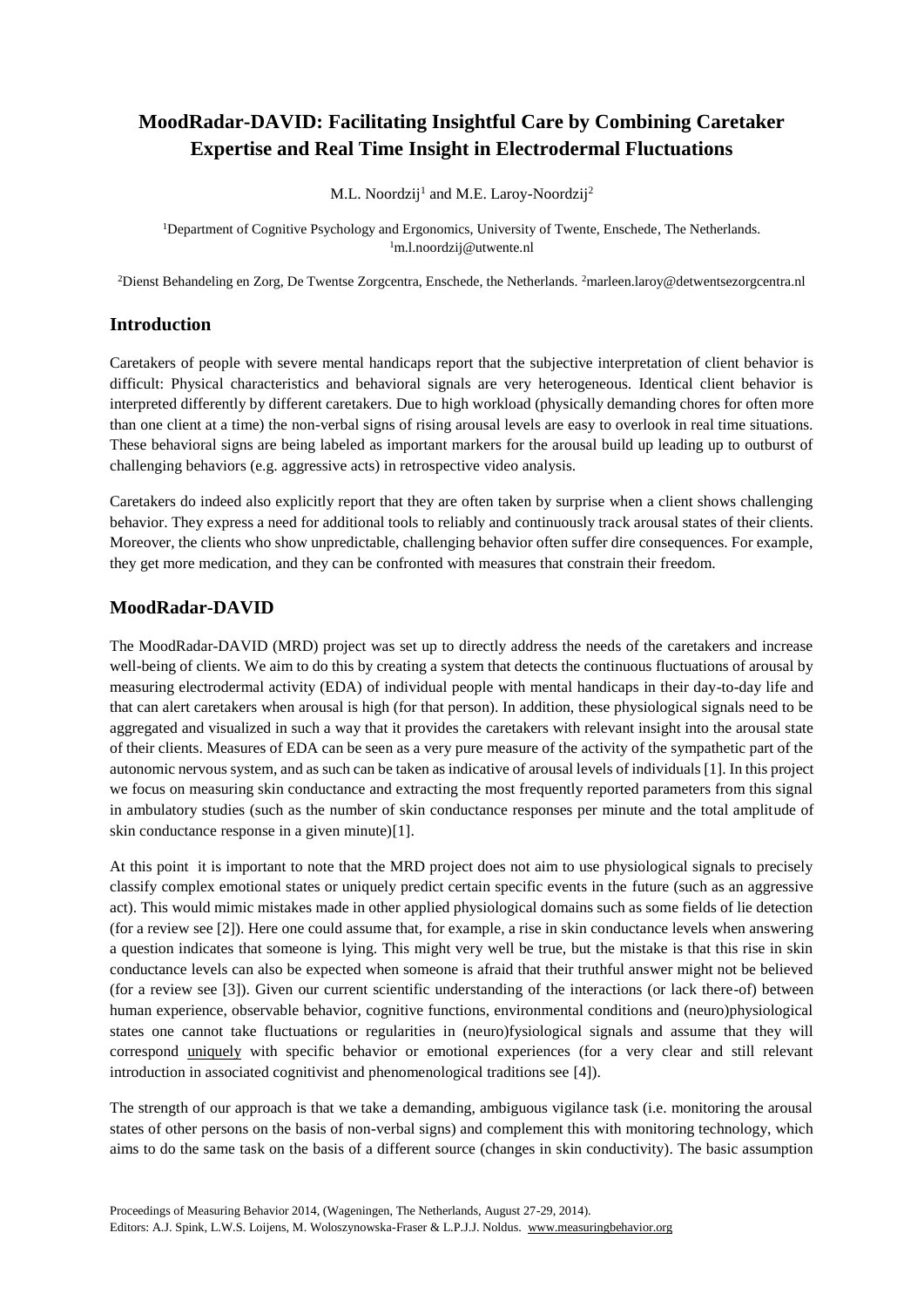here is that high arousal is one of the factors that is very often involved in the occurrence of and build-up towards challenging behavior. By providing caretakers with an accurate insight in the arousal of clients and by capturing their attention when arousal states move from low-medium to medium-high values (for an individual) MRD aims to alleviate some of the burden of caretakers. It does this by supporting them in their monitoring task and making sure their trained eye and caring expertise is, at minimum, focused on the client at relevant moments (i.e. when their clients' arousal is above average levels).

# **Implementation**

From the start MRD was envisioned as a multi-stage design and research project where later stages were and are dependent on the success of earlier stages. Initially, we needed to establish whether an off-the-shelf ambulatory skin conductance sensor would suffice to measure skin conductance of the clients reliably during their normal lives, and whether relevant parameters (such as the rapid increases in the skin conductance levels denoted as skin conductance responses [1]) could be extracted from the measurements. In addition, we needed to find out whether the introduction of the wearable technology would not distress the clients even more, making the project immediately counter-productive relative to its aims. Previously we reported on the success of this first stage [5], and from there we started working on a suitable algorithm (programmed in Python) for aggregating and visualizing the skin conductance data (this will be reported elsewhere).

At this point we also started to focus on an initial prototype of the MRD system. For this we relied on practices from User-Centered Design involving important stakeholders to arrive at (a prioritization of) requirements for the system and a persona (a fictional description of characteristics and tasks of a relevant end user, which can be very helpful for software developers) [6]. The algorithm, requirements and the persona were taken as input for the construction of a MRD app through an agile development cycle (of approximately 12 weeks) lead by the company Move4Mobile [\(http://www.move4mobile.com/nl/\)](http://www.move4mobile.com/nl/).

# **Evaluation**

At present a 3 month evaluation period is taking place of the MRD app (up to date information on the progress of the project will be provided a[t http://buienradar.detwentsezorgcentra.nl\)](http://buienradar.detwentsezorgcentra.nl/). Ethnographic methods and surveys will be used to assess the actual use, usability and user satisfaction with approximately 30 caretakers. In addition, three clients will participate in three separate single-case ABA research design [7] to establish whether an intervention with MRD has positive effects on their well-being. Firstly, announcing client arousal changes will hopefully allow a window of opportunity to arise to adjust caretaking attitude in order to prepare for, or to prevent challenging behavior from escalating, or occurring at all, through existing intervention techniques. Secondly, MRD aims to enhance the feelings of predictability in the caretaker in relation to the occurrence of challenging client behaviors and thereby diminish the feelings of caretaker stress and make negative, freedom constraining actions towards the client unnecessary.

# **Ethical Statement**

This study was approved by the local Medical Ethical Committee, MST hospital, Enschede (METC no. P11-27

NL 37314.044.11, approved on 06-09-2011 & METC no. P13-32 NL 46166.044.13, approved on 18-02-2014). This study was also registered in the Netherlands Trial Register (Trial Code 3043).

# **Acknowledgements**

This study has been supported by "De Twentse Zorgcentra", and by Zorgkantoor/Menzis regio Enschede.